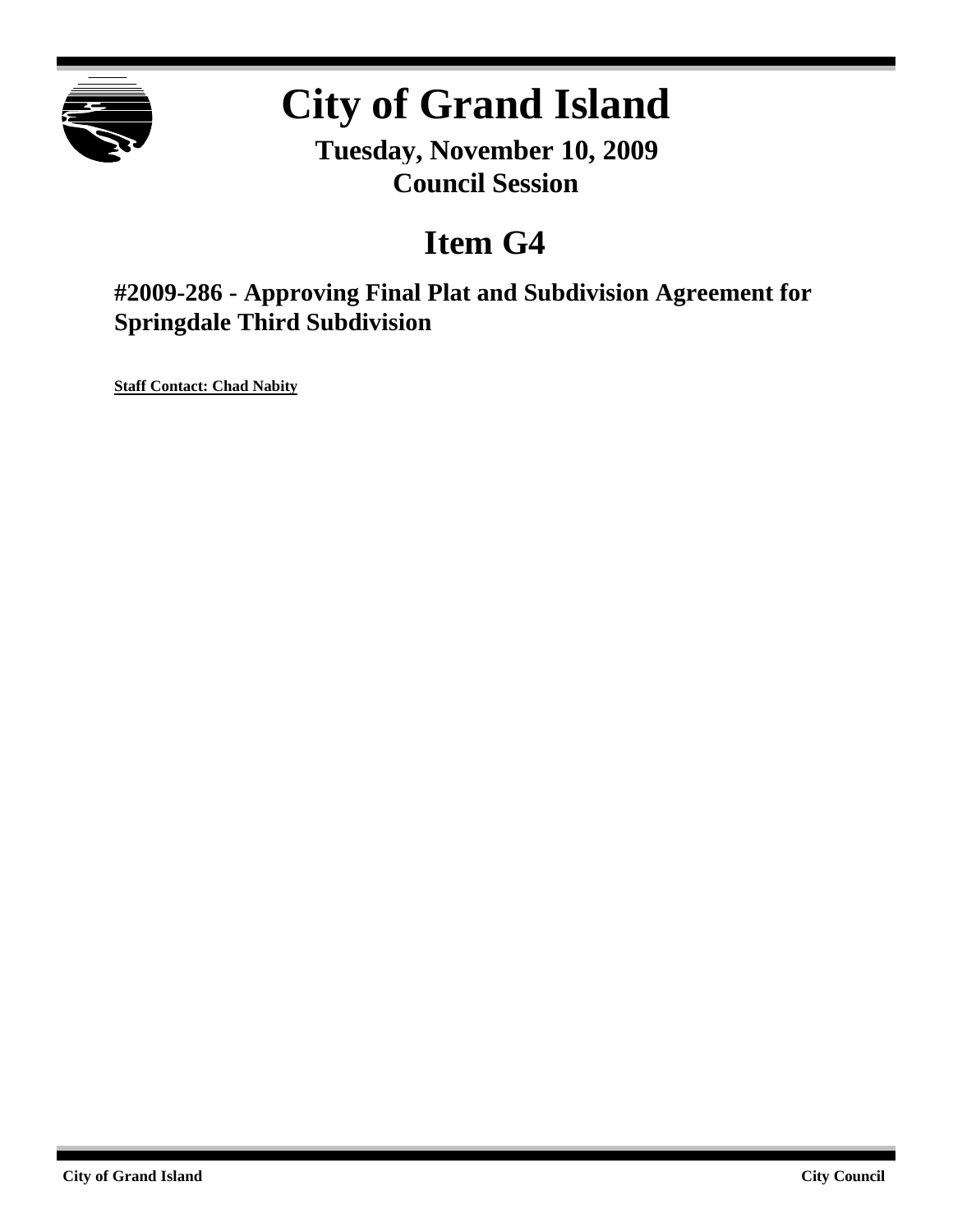# **Council Agenda Memo**

| From:           | <b>Regional Planning Commission</b>                           |  |  |
|-----------------|---------------------------------------------------------------|--|--|
| <b>Meeting:</b> | November 10, 2009                                             |  |  |
| Subject:        | Springdale Third Subdivision – Preliminary Plat/Final<br>Plat |  |  |
| Item $#$ 's:    | $G-4$                                                         |  |  |
| $Presenter(s):$ | Chad Nabity AICP, Regional Planning Director                  |  |  |

#### **Background**

This property is located west of North Road and east of Centre Road, this Preliminary and Final Plat proposes to create 17 lots on a tract of land comprising a part of the Southeast Quarter of the Northeast Quarter (SE1/4NE1/4), and a part of Lot One (1), Jeanette Subdivision, all in Section Twenty Three (23), Township Eleven (11) North, Range Ten  $(10)$  West of the  $6<sup>th</sup>$  P.M., in the City of Grand Island, Nebraska. This is approximately 5.886 acres.

#### **Discussion**

The revised preliminary and final plats for Springdale Third Subdivisionwere considered by the Regional Planning Commission at the November 2, 2009 meeting. A motion was made by Aguilar and seconded by Hayes to approve the plats as presented on the Consent Agenda. A roll call vote was taken and the motion passed with 11 members present (Aguilar, Amick, O'Neill, Ruge, Hayes, Reynolds, Monter, Haskins, Eriksen, and Snodgrass) voting in favor and one member recused herself prior to discussion, from voting and out of the room, due to conflict of interest (Bredthauer) no member present abstaining.

### **Alternatives**

It appears that the Council has the following alternatives concerning the issue at hand. The Council may:

- 1. Move to approve
- 2. Refer the issue to a Committee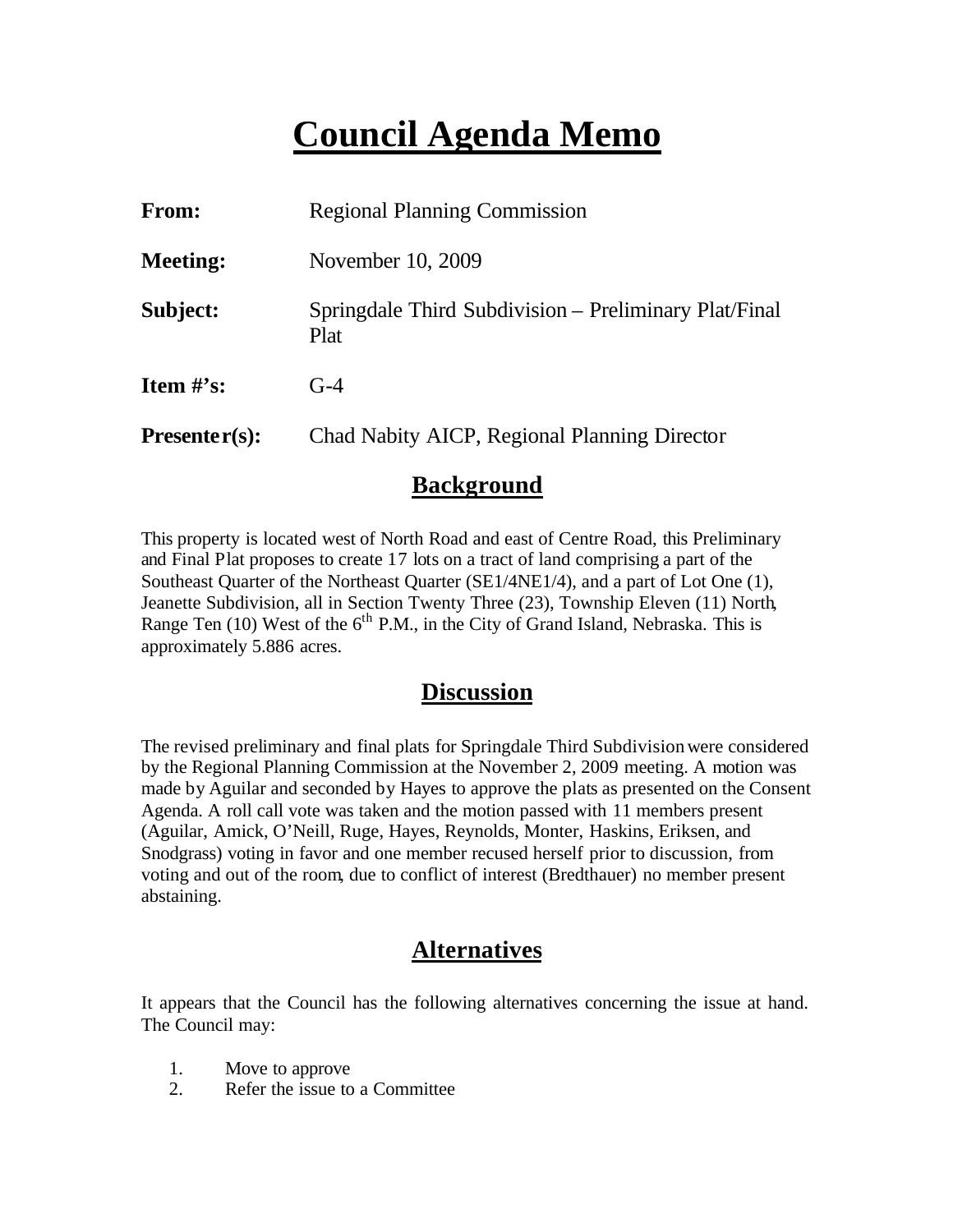- 3. Postpone the issue to future date<br>4. Take no action on the issue
- Take no action on the issue

#### **Recommendation**

City Administration recommends that the Council approve the final plat as presented.

### **Sample Motion**

Move to approve as recommended.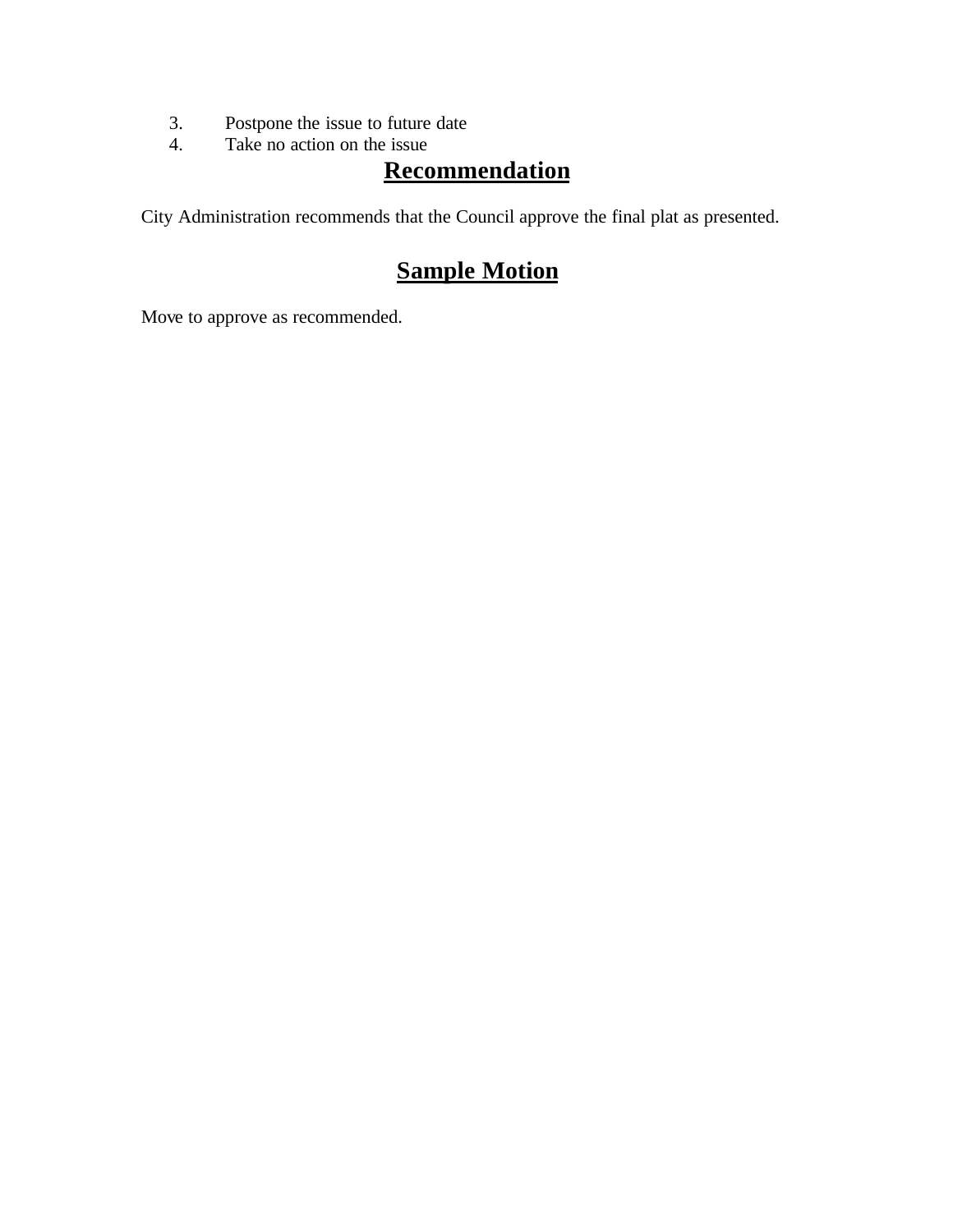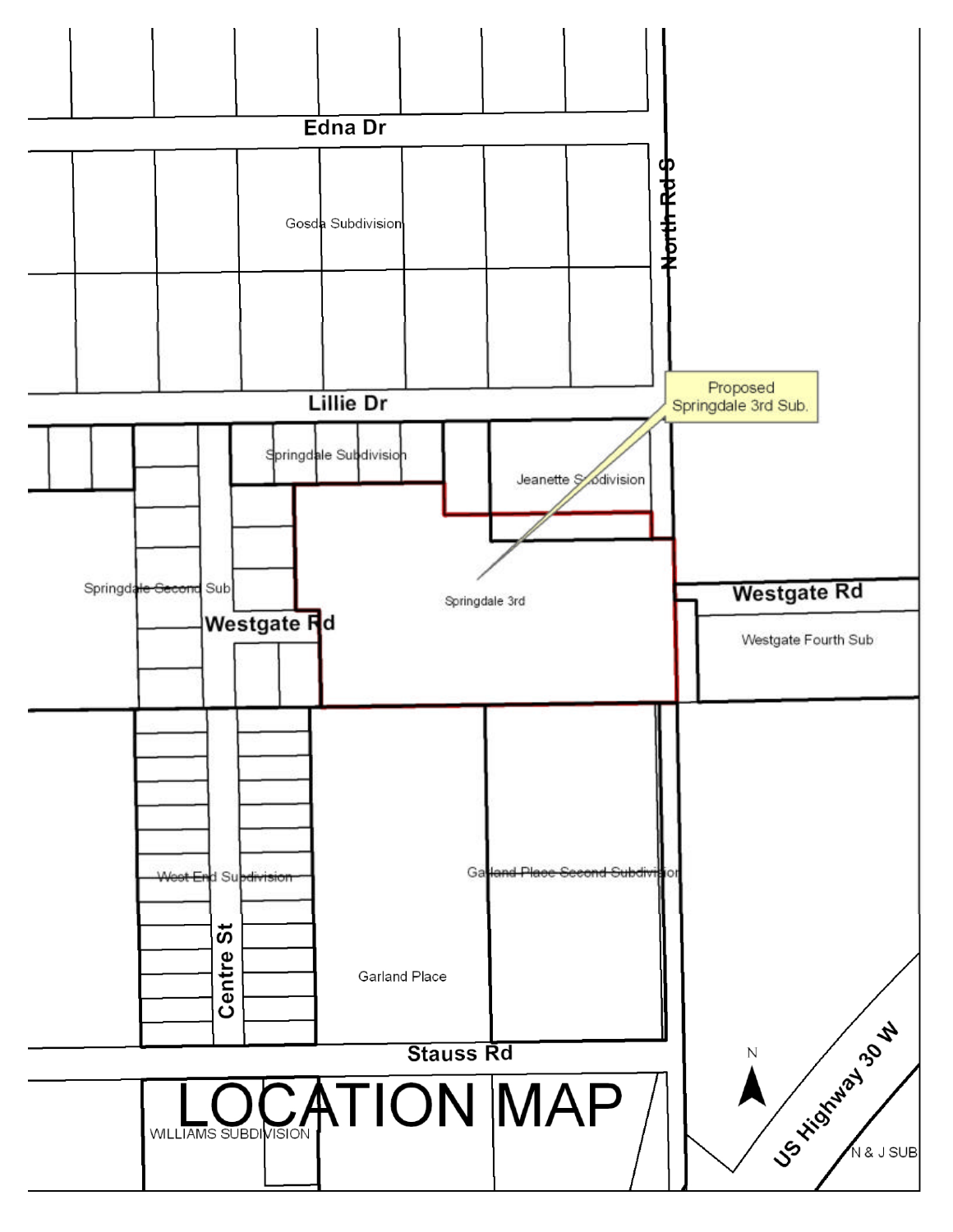#### **Springdale Third Final Plat Summary**

**Developer/Owner** Karen J. Bredthauer 940 S North Road Grand Island NE 68801

To create 17 lots west of North Road and east of Centre Road, in the city of Grand Island, in Hall County, Nebraska. **Size:** 5.886 acres **Zoning**: R1 Suburban Residential **Road Access:** City Roads **Water Public:** City water is available **Sewer Public:** City sewer is available